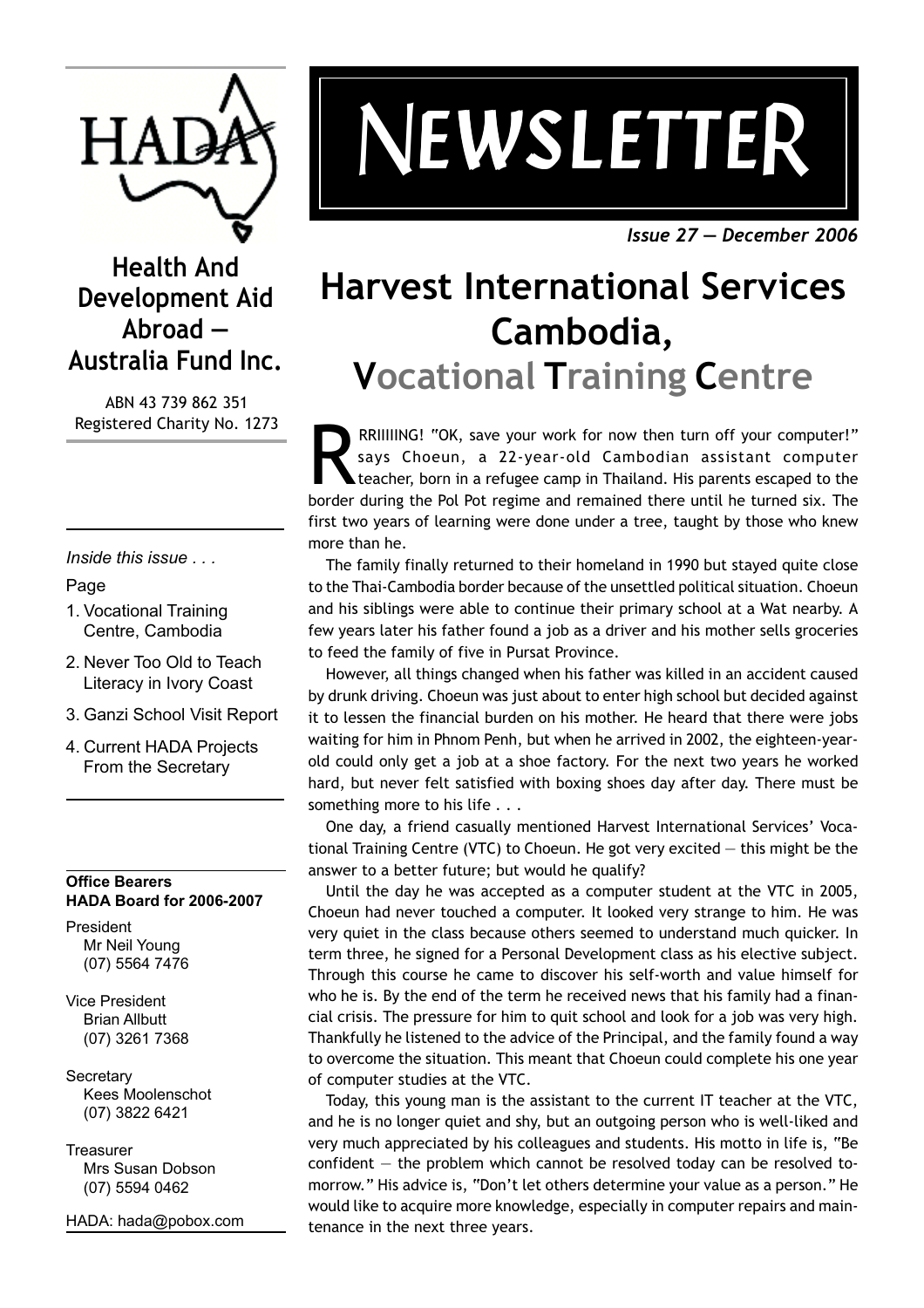# **Never Too Old to Teach Literacy in Ivory Coast**

*Denise Rhodes*



The delegates, who came from a town and six surrounding villages, were taught the principles of teaching adults, how to prepare lessons and how to use the lesson books. One afternoon was a practical session when the delegates put into practice what they had learnt in theory. Now they are back in their villages, planning to begin real classes, thereby giving people the opportunity to learn to read their mother-tongue  $-$  their heart language.

With a high illiteracy rate in the country, the need for literacy classes in Ivorian languages is great. A literacy committee, with an expatriate worker, oversees the project. With seven local language groups to cover, the committee has a vision for each group to have its own literacy program — a paid supervisor (coordinator), enough trained teachers, on-going classes and more literature. Several people already have the skills and training to take on the supervisors' roles.

A proverb in French, the national language of Ivory Coast, says, "Little by little a bird builds its nest". Little by little, as resources become available, the committee is beginning to see its vision become reality.



*Denise teaching the students*



*A student putting into practice what he's learnt*



*Graduates proudly display their well-earned certificates*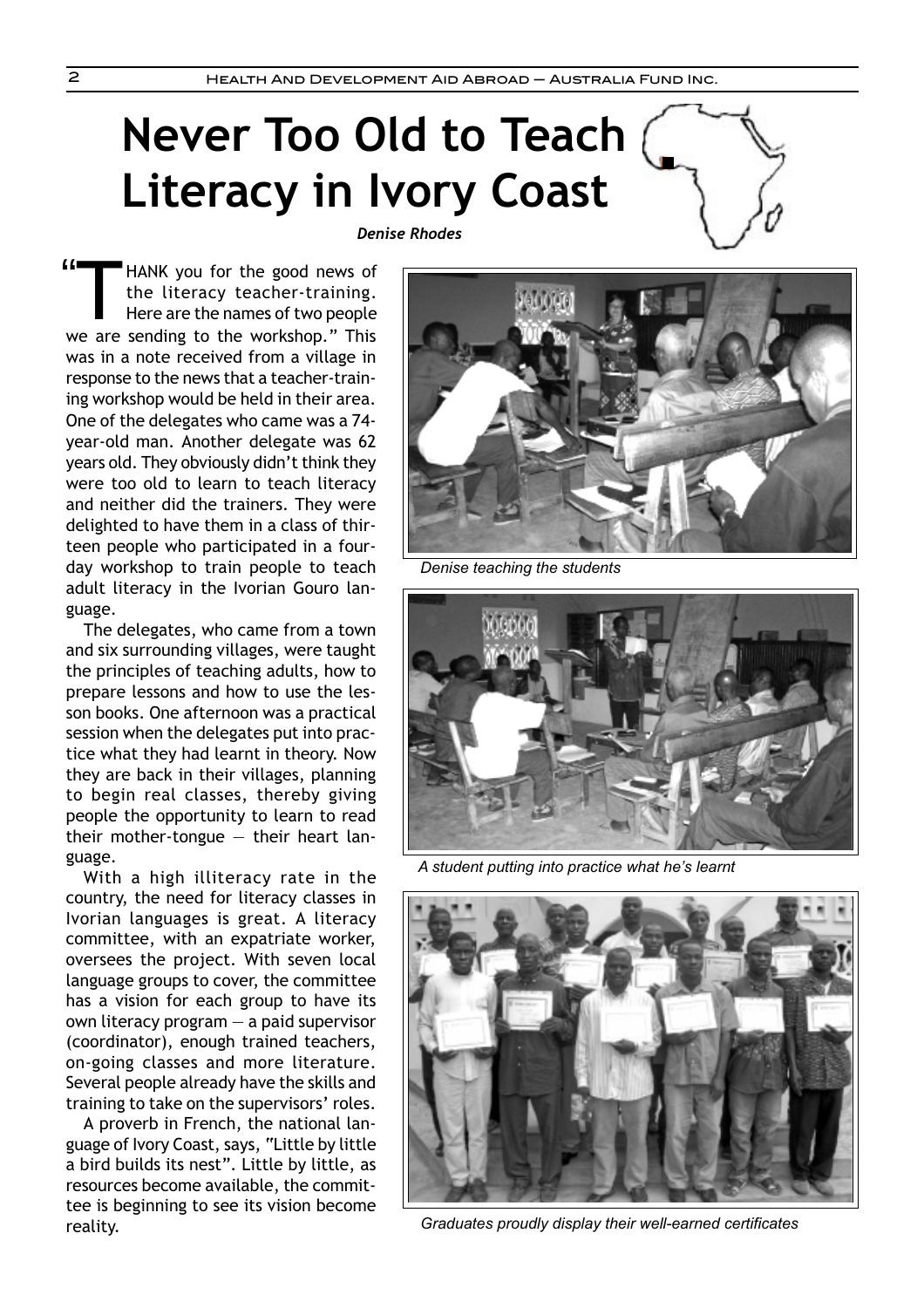## **Ganzi School Visit Report September 2006**

*The aim of this latest trip was to visit the families in their winter pastures. Most of the year these families either live in remote high mountain areas or in the winter pasture, land which we cannot visit because the weather prevents travel over the passes. We visited the families who have now had a yak for sixteen months. All the families told us that their lives had completely changed in the last months as they had now enough food to eat and some of them had been able to sell butter and cheese to make some money to buy other necessities.*

ANZI is a farming area where<br>most families make their living from growing barley. This<br>is the staple diet of all pomads and most families make their living from growing barley. This is the staple diet of all nomads and farmers. The barley is roasted and mixed with yak butter-tea to make 'Tsampa' which is eaten three times a day. This year has been one of the hottest summers on record, which means an early harvest and less barley. Every family has been affected by the small harvest this year, although all have said they have enough food for the coming year. The result is that they will not be able to sell any of their crops to have any income.

All the families are very grateful and appreciative of the financial support they receive from sponsors to enable their children to attend school. Each family desires that their children attend university.

Here are three profiles about the children and their families:

#### *Family 1*

*Ang weng Tu Deng (boy) 6 years old* The father left the home when the child was a baby, and so they live with the mother's parents and one other sister. This means there are two workers in the family. It is traditional that the women do the work on the farms. The parents of the mother are very ill at the moment, so they have sold most of this year's crop to pay for treatment at the hospital. They have reserved enough barley to last them for the coming year but it means they will have no other income for the year.

This is the first time that any family member has attended school and the family is very happy to have one of their members get an education. At first Ang weng Tu Deng cried at school but now he has been attend-



a good student.

*Pu mai Kangzhu (girl) 6 years old* Pu mai Kangzhu lives with six family members. On visiting the family home we learnt that the father was visiting the hospital and is seriously ill. He is not expected to live very long as he now can no longer eat any food and the hospital have told him there is nothing they can do to help. A brother has a mental illness and an uncle is blind. This is a needy family who have multiple problems. The mother is the only worker on the farm.

Zhu can go to school and want her to eventually attend university. Zhaxi Kang Zhu loves school and at the weekend will spend all her time doing homework. Before going to school she used to go to bed late and get up late but now she goes to bed early and gets up early. She never needs to be told to do her homework and is

The comment that the uncle made about education was: "If a parent doesn't have education then he is just like an animal in the field." The family want their children to be able to read and write, as they cannot do either of these things. The family is very happy that one of the children can attend school, as she is the first family member who is going to have an education. Pu mai Kangzhu is enjoying attending school and loves doing homework. She also has a twoyear old brother.

ing for a month and is very happy to stay at school. At the weekends, when he comes home, he loves to do his homework.

#### *Family 2*

*Zhaxi Kang Zhu (girl) 7 years old*

Zhaxi Kang Zhu's father left the home when she was one month old and so she lives with her grandparents and aunties. Her grandfather is the village leader. The women all work in the fields. This is the first family member to attend school and the family are thrilled that Zhaxi Kang